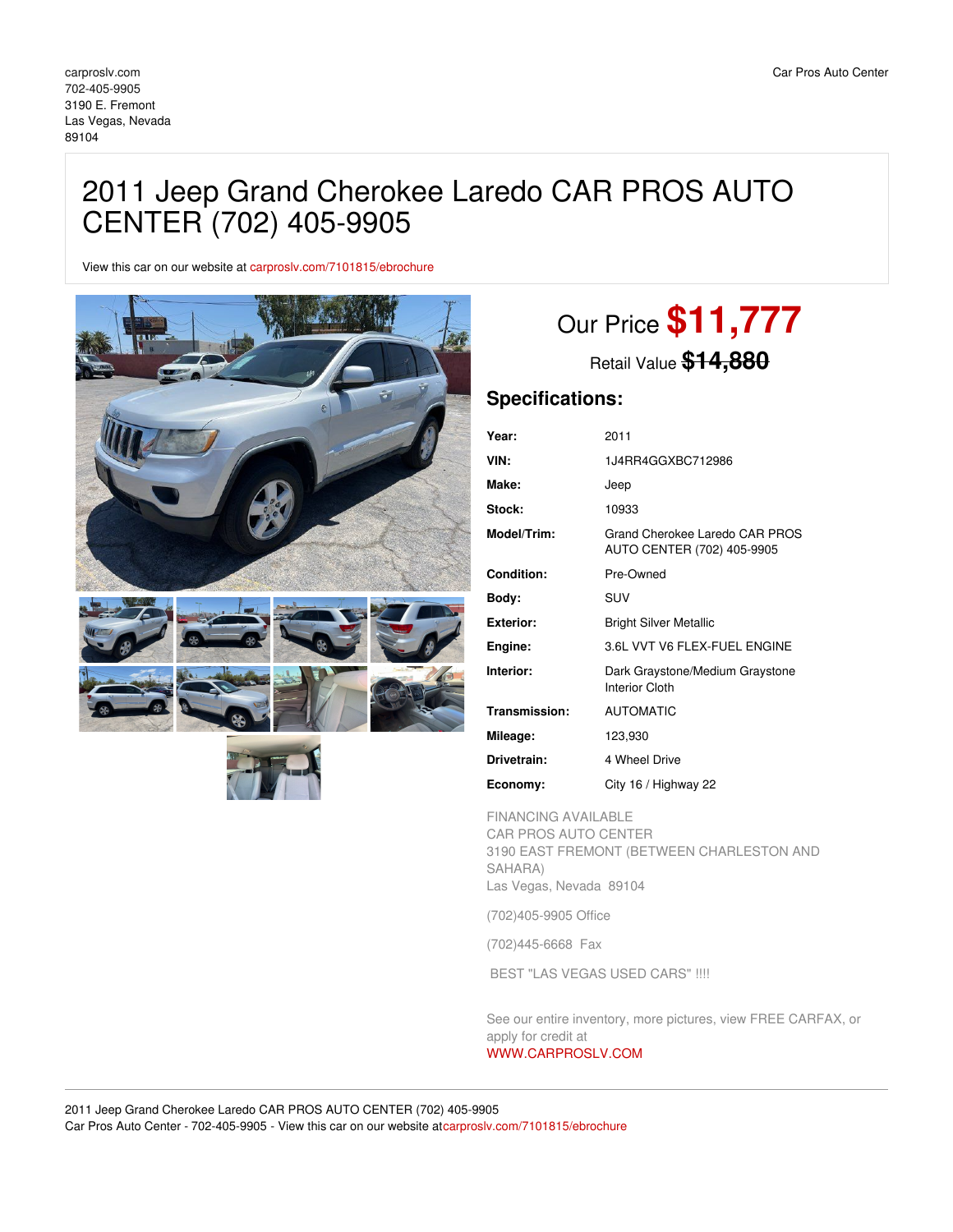

2011 Jeep Grand Cherokee Laredo CAR PROS AUTO CENTER (702) 405-9905 Car Pros Auto Center - 702-405-9905 - View this car on our website a[tcarproslv.com/7101815/ebrochure](https://carproslv.com/vehicle/7101815/2011-jeep-grand-cherokee-laredo-car-pros-auto-center-702-405-9905-las-vegas-nevada-89104/7101815/ebrochure)

## **Installed Options**

#### **Interior**

- 12-volt pwr outlet- 12-volt rear pwr outlet- 140-mph speedometer- 60/40 folding rear seat
- Active head restraints- Air cond w/dual-zone temp control Air filtering
- Cargo tie-down loops- Cargo trim panel w/storage net- Cloth seating surfaces
- Day/night rear view mirror- Dual visors w/illuminated vanity mirrors
- Flat folding front passenger seat- Floor carpet- Front & rear aimable LED lamps
- Full length floor console- Glove box lamp- Illuminated cup holders- Illuminated entry
- Instrument cluster w/tachometer- Keyless enter-n-go-Leather wrapped steering wheel
- Low-back bucket seats- Luxury front/rear floor mats w/logo- Overhead console
- Passenger assist handles- Pwr 4-way driver lumbar adjust- Pwr 8-way driver seat
- Pwr door locks- Pwr front windows w/1-touch up & down- Pwr locking fuel filler door
- Rear window defroster- Remote keyless entry- Remote proximity keyless entry
- Removable rechargeable interior lamp- Retained accessory pwr
- Sentry key theft deterrent system- Speed control- Steering wheel audio controls
- Tilt/telescoping steering column- Vehicle information center

#### **Exterior**

- 17" aluminum wheels (REQ: 26E CPOS Pkg or AGW 18" Off-Road Wheel & Tire Delete)
- Auto headlamps- Body color door handles- Body color fascia- Body color mirrors
- Bright grille- Bright license plate brow- Bright side roof rails- Chrome bodyside molding
- Compact spare tire- Deep tint sunscreen glass- Fog lamps- Front license plate bracket
- Glass liftgate- Halogen headlamps- Heated mirrors- Hood insulation
- Laminated front door glass- Monotone paint
- P245/70R17 on/off road BSW tires (w/25X CPOS Pkg REQ: AGW 18" Off-Road Wheel & Tire Delete) (N/A w/26X CPOS Pkg)
- Premium insulation group- Pwr folding mirrors- Rear spoiler on liftgate
- Rear window wiper & washer- Tinted front door glass- Tinted windshield
- Variable intermittent windshield wipers